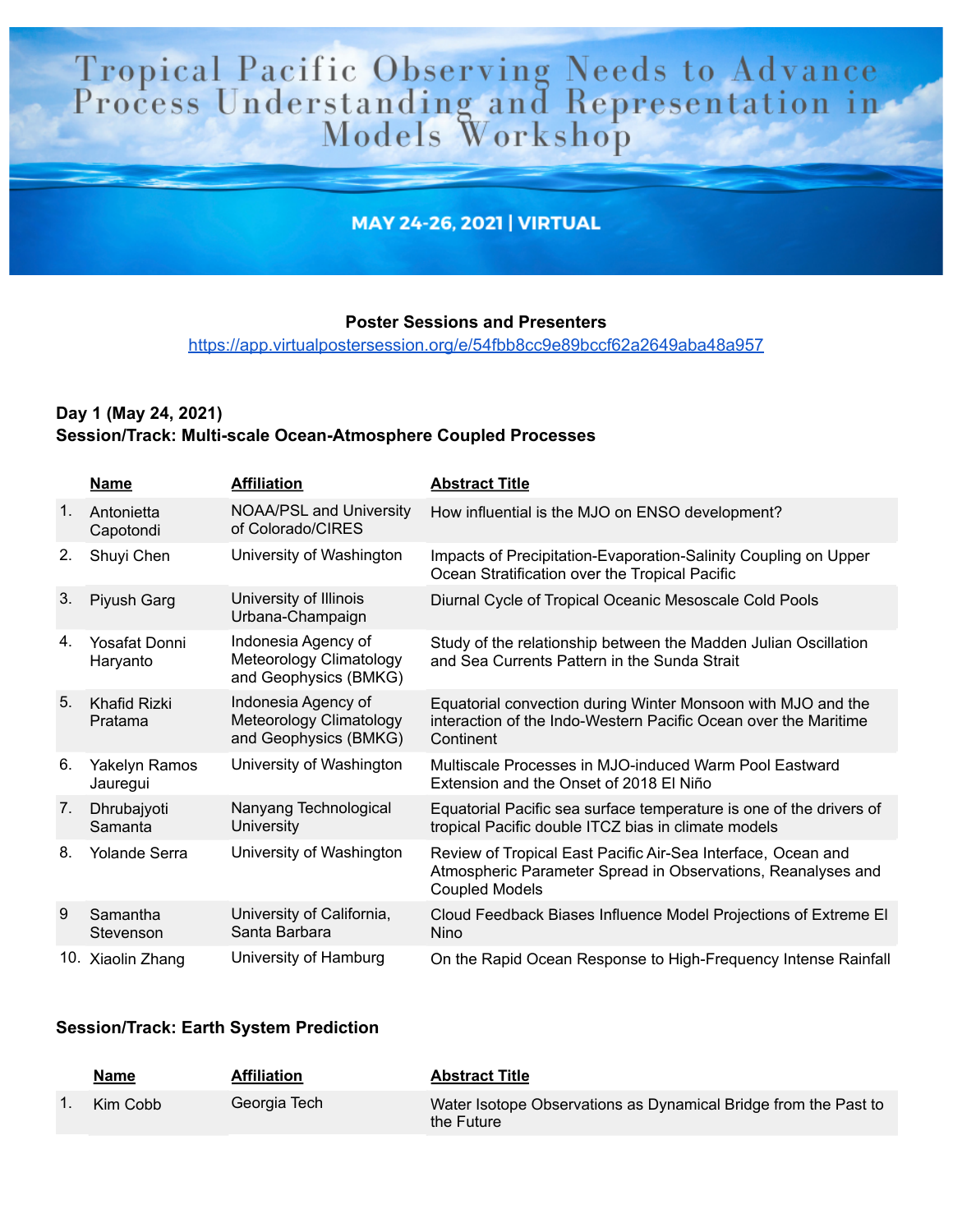| 2.  | Jessica Conroy      | University of Illinois<br>Urbana-Champaign                                        | Leveraging seawater 618O values to extract paleosalinity<br>information from coral δ18Ο records                                                                                                   |
|-----|---------------------|-----------------------------------------------------------------------------------|---------------------------------------------------------------------------------------------------------------------------------------------------------------------------------------------------|
| 3.  | Yassir Eddebbar     | Scripps Institution of<br>Oceanography                                            | Drivers of Tropical Pacific Oxygen Distribution and Variability:<br>Model Insights and Observing Needs                                                                                            |
| 4.  | Virendra Goswami    | Indian Institute of<br>Technology(IIT) &<br>'Environment and Peace<br>Foundation' | Satellite Study of Correlation of Climate Variability with Air-Sea<br>CO2 exchange to develop Pacific Sea-Level Variability Forecasting<br>Models (PSLVFM) Over Tropical Pacific Oceanic Regions. |
| 5.  | Anoop Mahajan       | Indian Institute of Tropical<br>Meteorology                                       | An overview of iodine chemistry over the Indian and Southern<br>Ocean waters using ship-based observations and modelling                                                                          |
| 6.  | Kakha Nadiradze     | AFRD (Georgia)                                                                    | Eutrophication and Acidification problems                                                                                                                                                         |
| 7.  | Desislava Petrova   | Climate and Health<br>Program, Barcelona<br>Institute for Global Health           | Multiyear Statistical Prediction of ENSO Enhanced by the Tropical<br>Pacific Observing System                                                                                                     |
| 8.  | Maheswar<br>Pradhan | Indian Institute of Tropical<br>Meteorology, Pune                                 | Importance of moored buoy observation towards monsoon<br>prediction                                                                                                                               |
| 9.  | Sara Sanchez        | University of Colorado,<br><b>Boulder</b>                                         | Improving paleo hydroclimate reconstructions with observations of<br>d18Osw                                                                                                                       |
| 10. | Xiujun Wang         | <b>Beijing Normal University</b>                                                  | Sensitivity of asymmetric Oxygen Minimum Zones to mixing<br>intensity and biological processes in the tropical Pacific: a<br>basin-scale model study                                              |

End of Day 1 Poster Presenters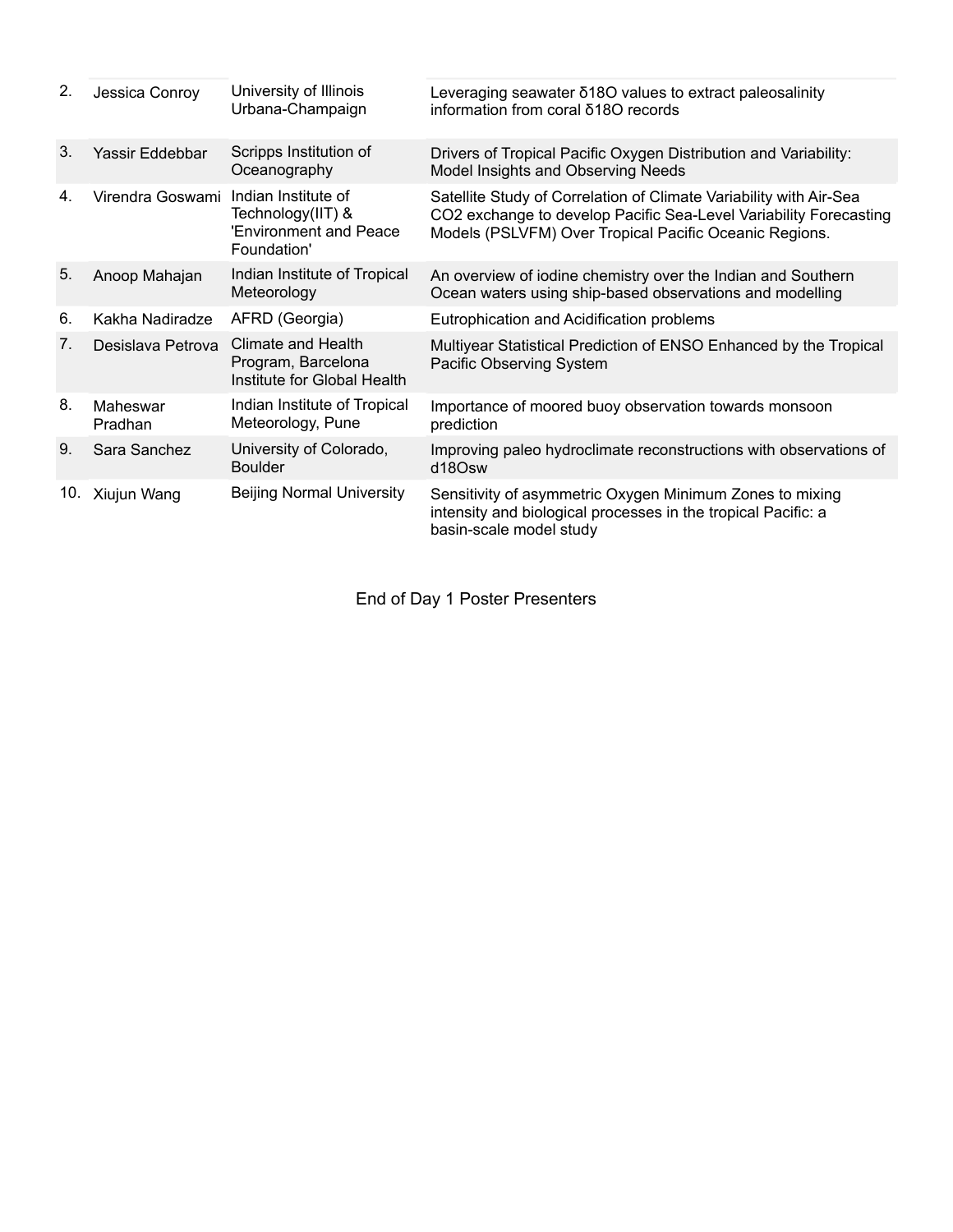# Day 2 (May 25, 2021) Session/Track: Atmospheric Studies and Observing Needs

|     | <b>Name</b>            | <b>Affiliation</b>                              | <b>Abstract Title</b>                                                                                                            |
|-----|------------------------|-------------------------------------------------|----------------------------------------------------------------------------------------------------------------------------------|
| 1.  | H Annamalai            | IPRC, University of Hawaii                      | Accurate measurements of surface turbulent fluxes to constrain<br>climate model processes                                        |
| 2.  | Adnan Arshad           | China Agricultural<br>University                | Heatwaves risks and modeling the potential of urban greenspaces<br>in Karachi city                                               |
| 3.  | Gijs de Boer           | University of Colorado,<br><b>Boulder</b>       | In situ observations of the near-shore atmospheric boundary layer<br>during ATOMIC/EUREC4A from small Uncrewed Aircraft Systems  |
| 4.  | Simon de Szoeke        | Oregon State University                         | Surface air humidity from autonomous observing systems                                                                           |
| 5.  | Christian<br>Dominguez | <b>UNAM</b>                                     | Easterly wave contributions to seasonal rainfall over the tropical<br>Americas in observations and a regional climate model      |
| 6.  | Zhe Feng               | <b>Pacific Northwest National</b><br>Laboratory | A Global High-resolution Mesoscale Convective System Tracking<br>Database                                                        |
| 7.  | Samson Hagos           | <b>Pacific Northwest National</b><br>Laboratory | The Relationship between Tropical Precipitation and Precipitable<br>Water in CMIP6 Simulations and Implications for Observations |
| 8.  | Larry O'Neill          | <b>Oregon State University</b>                  | Evaluation of zonal wind anomalies by the Tropical Pacific surface<br>wind observing system                                      |
| 9.  | <b>Scott Powell</b>    | Naval Postgraduate School                       | Critical Updraft Quantities in LES Models of Shallow to Deep<br><b>Convective Transitions</b>                                    |
| 10. | Eric Skyllingstad      | <b>Oregon State University</b>                  | Boundary layer scale interaction in the ITCZ: The role of<br>convective cold pools                                               |
| 11. | <b>Rachel Storer</b>   | University of California, Los<br>Angeles        | Using modeling and observations to better understand the<br>(changing) behavior of deep convection                               |
| 12. | Giuseppe Torri         | University of Hawaii                            | A new dataset of rainfall isotopes on the island of O'ahu                                                                        |
|     | 13. Samantha Wills     | University of Washington                        | Cold Pools Observed by Uncrewed Surface Vehicles in the Central<br>and Eastern Tropical Pacific                                  |

# **Session/Track: Ocean Studies and Observing Needs**

|                | <b>Name</b>                      | <b>Affiliation</b>                                  | <b>Abstract Title</b>                                                                                                              |
|----------------|----------------------------------|-----------------------------------------------------|------------------------------------------------------------------------------------------------------------------------------------|
| $\mathbf{1}$ . | Deepak Cherian                   | <b>NCAR</b>                                         | Spatial variability of eastern Pacific cold tongue turbulence                                                                      |
| 2.             | Allan Clarke                     | <b>Florida State University</b>                     | <b>Equatorial ENSO physics</b>                                                                                                     |
| 3.             | Meghan Cronin                    | NOAA PMEL                                           | Diurnal Cycle of Air-Sea Interactions in Frontal Regions                                                                           |
| 4.             | Anna-Lena<br>Deppenmeier         | <b>NCAR</b>                                         | The role of tropical instability waves in modulating water mass<br>transformation                                                  |
| 5 <sub>1</sub> | Maria Gabriela<br>Escobar Franco | University of Toulouse III -<br>Paul Sabtier/ LEGOS | Interaction between the TIWs and the Intraseasonal equatorial<br>Kelvin wave in the Pacific                                        |
| 6.             | Chris Fairall                    | NOAA PSL                                            | The need for new observations of near-surface ocean-side<br>interaction processes for physical and chemical flux modeling          |
| 7.             | Andy Jessup                      | University of Washington                            | IRISS: Infrared In situ Skin and Sub-skin Temperature<br>Measurements from USVs and buoys                                          |
| 8.             | Devanarayana<br>Rao Mohan Rao    | <b>York University</b>                              | Mechanism of Interannual Cross-equatorial Overturning Anomalies<br>in the Pacific Ocean - An Investigation using Ocean Reanalysis. |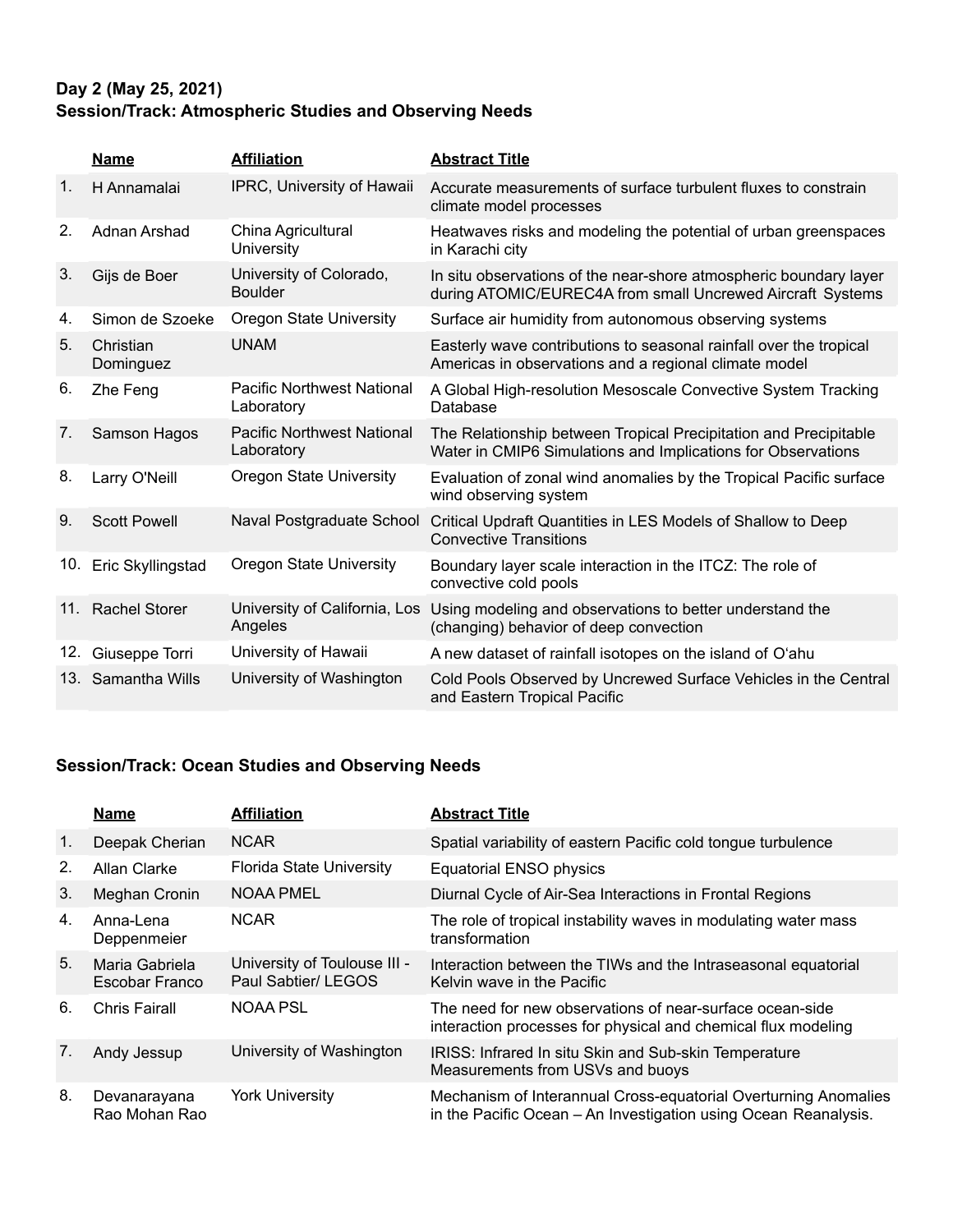| 9.   | <b>Kelvin Richards</b> | University of Hawaii             | The importance of turbulent mixing in the ocean                                               |
|------|------------------------|----------------------------------|-----------------------------------------------------------------------------------------------|
|      | 10. Kyle Shackelford   | <b>Colorado State University</b> | Spatiotemporal Characteristics of Indian Ocean Rain Layers                                    |
| 11.1 | Dan Whitt              | NASA Ames                        | Large eddy simulations of upper-ocean turbulence across the<br>equatorial Pacific Cold Tongue |
|      | 12. Dongxiao Zhang     | CICOES/UW and<br>NOAA/PMEL       | Saildrone: Uncrewed Surface Vehicle for surface current and<br>air-sea flux observation       |

End of Day 2 Poster Presenters